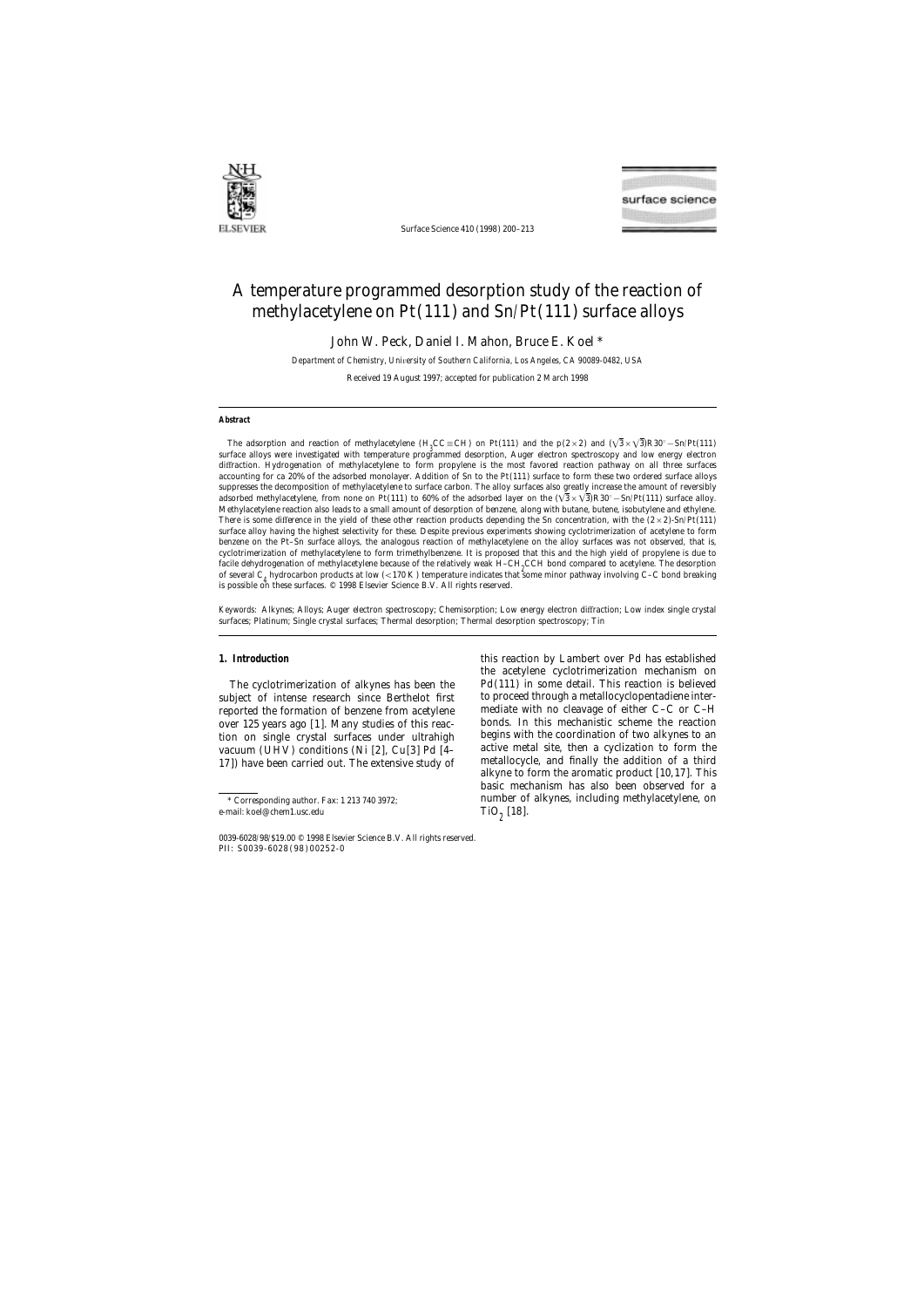ity for the cyclotrimerization of alkynes under optics. All TPD measurements were made using UHV conditions. Acetylene adsorbed on  $Pt(111)$  the QMS in line-of-sight with the sample surface disproportionates to form a bridging ethylidyne and using a linear heating rate of  $\sim$ 4Ks<sup>-1</sup>. In and unidentified residues (possibly CCH) which this procedure, the crystal was positioned  $\sim$  1 mm decompose further as the temperature is increased from the entry aperture of the QMS shield to to form surface carbon and gas-phase hydrogen reduce contributions to the spectra from the crystal by 800 K. The authors' group has studied the back and edges [22]. A screen biased at −55 V effects that alloying Sn with the Pt(111) surface was placed between the QMS and the crystal to have on the reactivity of Pt(111) towards the  $\frac{1}{2}$  eliminate possible damage to the adsorbed layer have on the reactivity of Pt(111) towards the<br>
eliminate possible damage to the adsorbed layer<br>
decomposition of saturated and unsaturated into how energy electrons coming from the QMS<br>
simple organic molecules adsorbed o

UHV chamber equipped with instrumentation for surfaces is provided in Fig. 1. Auger electron spectroscopy (AES), low energy Methylacetylene (Aldrich, Milwaukee, WI, 97%) electron diffraction (LEED) and  $Ar^+$  ion sputter- was purified by freeze-pump-thaw cycles. The ing. A shielded UTI 100C quadrupole mass spec- purity was checked by in situ mass spectrometry. trometer (QMS) was used for TPD. The system Gas exposures for the TPD studies were given base pressure was 5×10−11 Torr. AES spectra with the sample at a temperature below 100 K. were recorded using a Perkin–Elmer (15-255G) Exposures are given in units of Langmuirs cylindrical mirror analyzer (CMA). LEED was (10−6 Torr · s) after the measured values were

In contrast to Pd, Pt does not show any reactiv- carried out using Perkin–Elmer (15-180) LEED

This report examines the adsorption and reaction of methylacetylene on Pt(111) and the the  $\text{Sn/Pt}(111)$  surface alloys. It is found that the alloy of composition Pt<sub>2</sub>Sn, respectively, rather than Sn adatoms [26]. Angle-Sn/Pt(111) surface alloys. It is found that the<br>decomposition of methylacetylene is strongly sup-<br>pressed with an increasing concentration of Sn<br>alloyed in the Pt(111) surface. However, a trimeth-<br>ylbenzene product from a recently confirmed these results. For simplicity the **2. Experimental**  $p(2\times2)$  and  $(\sqrt{3}\times\sqrt{3})R30^\circ - Sn/Pt(111)$  surface alloys will be referred to in this paper as the  $(2\times2)$ Experiments were performed in a stainless steel and  $\sqrt{3}$  alloys, respectively. A diagram of these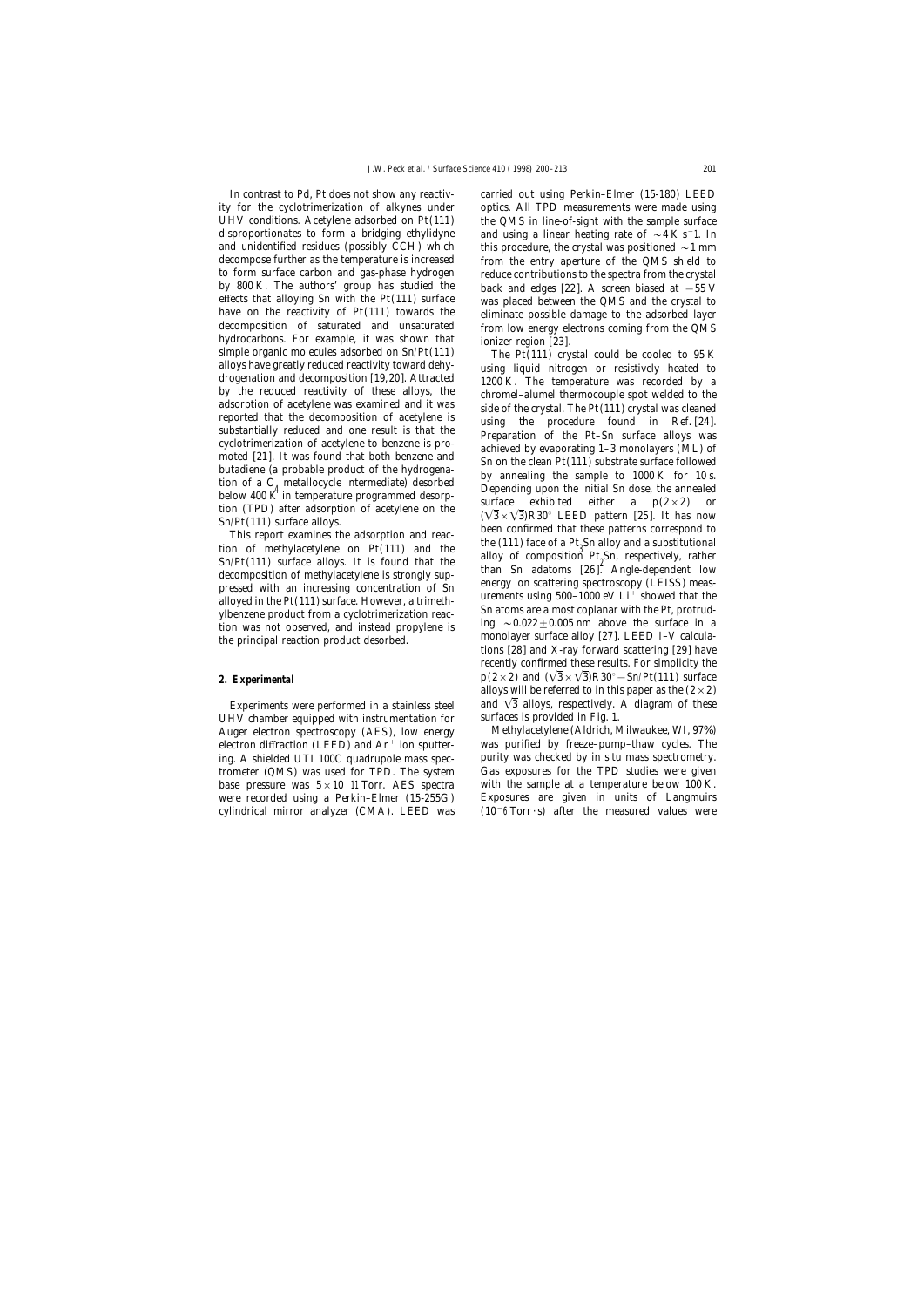

surface alloys. monolayer states of chemisorbed methylacetylene.

lary array doser enhancement and divided by an associated with desorption of a chemisorbed state additional factor of 6 [30] to correct for the ion of methylacetylene. On both alloys, no significant gauge sensitivity. The doser correction factor was shift in the position of these high temperature obtained by comparing uptake curves from expo- methylacetylene desorption peaks with increasing sures produced by the directed beam doser with coverage was seen. carbon contamination resulting from  $C_3H_6$  TPD<br>experiments on clean Pt(111), the surface must be contamination was removed by heating the surface 0.27 ML, respectively, independent of the concenthen flash annealing to  $1000$  K in vacuum. The

checked with LEED following each TPD experiment to assure no irreversible adsorbate induced reconstruction occurred.

### **3. Results**

## *3.1. Methylacetylene adsorption, desorption and decomposition*

Fig. 2 shows methylacetylene TPD spectra following methylacetylene adsorption on Pt(111) and the two Pt–Sn surface alloys for a variety of exposures. Exposure of methylacetylene on the Pt(111) surface leads to irreversible adsorption of the chemisorbed molecule and no molecular desorption occurs >200 K. Peaks appear at higher coverages at 138 and 114 K that are assigned to desorption of a physisorbed second layer (on top of the chemisorbed monolayer) and multilayers of methylacetylene, respectively. This lowest temperature peak does not saturate up to exposures of over 30 L. Both alloys also have these two low temperature peaks, as observed in the Pt(111) spectra, but these are not shown here. The  $(2 \times 2)$ alloy shows three high temperature methylacetylene desorption peaks in TPD, and these three Fig. 1. Schematic top view of the structure of two Sn/Pt(111) peaks at 370, 460 and 510 K are associated with Evolution of methylacetylene is observed at very low exposures. The  $\sqrt{3}$  alloy shows only a single multiplied by a factor to account for the multicapil- intense high temperature desorption peak at 370 K

those from background exposures. Because of the Previous studies of ethylene, propylene [31] and acetylene  $[21]$  on Pt $(111)$  and the Pt–Sn alloys have determined the chemisorbed monolayer covcleaned following each experiment. The carbon erage of these molecules to be 0.25, 0.25 and to 800 K in  $2 \times 10^{-8}$  Torr O<sub>2</sub> for 10–15 min and tration of Sn in the surface alloy. Because of the then flash annealing to 1000 K in vacuum. The similar size and chemical nature of methylacetycleanliness and long-range order of all surfaces lene, it will be assumed for the rest of this paper were checked using AES and LEED prior to each that the monolayer coverage of methylacetylene is experiment. In addition, the alloy surfaces were 0.25 ML on all three surfaces. This assumption is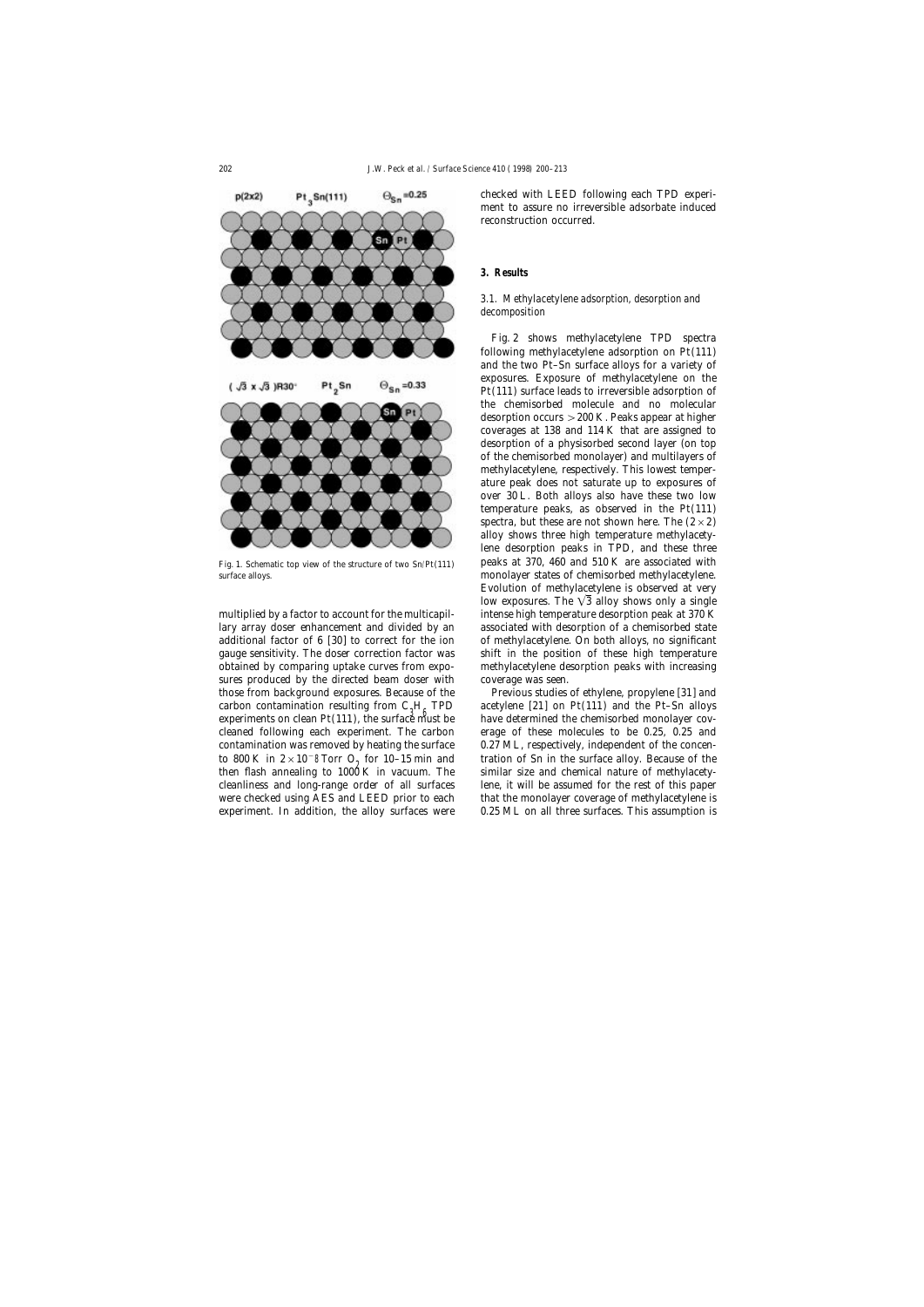

Fig. 2. Methylacetylene TPD for a series of coverages on the Pt(111),  $(2 \times 2)$  and  $\sqrt{3}$  Sn/Pt(111) surface alloys at 108 K.

supported by measurements of the C/Pt ratio in of reversible adsorption by a factor of 2. The area

activation energy for methylacetylene desorption. Fig. 4 shows  $H_2$  TPD spectra following methyl-<br>On the  $(2 \times 2)$  surface alloy, three molecular acetylene adsorption on Pt(111) and the two ing the concentration of Sn increases the amount

AES after dosing and a mass balance on the under the methylacetylene TPD peaks correspond desorbed products in TPD. to desorption of 0.06 ML or 26% of the chemi-In a comparison of the results from Fig. 2, TPD sorbed methylacetylene on the  $(2 \times 2)$  alloy surface spectra are presented in Fig. 3 for methylacetylene and 0.14 ML or 58% of the chemisorbed methyldesorption after an exposure of methylacetylene acetylene on the  $\sqrt{3}$  alloy surface. The number of to give slightly greater than monolayer coverage peaks, peak temperatures, and peak shapes in TPD on the Pt(111) and Sn/Pt(111) surface alloys. In for the desorption of methylacetylene closely correthis figure, the intensity scale and thus absolute spond to previous results obtained for the desorppeak areas and adsorbate coverages, are directly tion of acetylene from Pt(111) and the Sn/Pt(111) comparable for the three surfaces. Alloying Sn in surface alloys [21]. Acetylene is irreversibly the Pt(111) surface causes some reversible adsorp- adsorbed on Pt(111), but desorbs in three peaks tion of the chemisorbed monolayer and increasing at 350, 440 and 510 K on the  $(2\times2)$  alloy surface, the concentration of Sn significantly reduces the and a single peak at 365 K on the  $\sqrt{3}$  alloy surface.

acetylene adsorption on  $Pt(111)$  and the two methylacetylene peaks were observed at 370, 460 Pt–Sn surface alloys for a variety of exposures. and 505 K that correspond to desorption activa-<br>tion energies of 23, 28.5 and 31 kcal mol <sup>-</sup>1 using peaks between 450 and 800 K in TPD. The  $(2 \times 2)$ peaks between 450 and 800 K in TPD. The  $(2\times 2)$ Redhead analysis [32]. On the  $\sqrt{3}$  surface alloy, alloy shows a higher temperature onset for H<sub>2</sub> methylacetylene's TPD spectra is dominated by a desorption, now in a peak at 505 K, and a higher single peak at 370 K which has a desorption activa- temperature for the complete dehydrogenation of tion energy of 23 kcal mol−1. In addition to the surface layer, now extending up to 850 K. The lowering the desorption activation energy, increas-<br>ing the concentration of Sn increases the amount 370 K, and a higher temperature feature from 490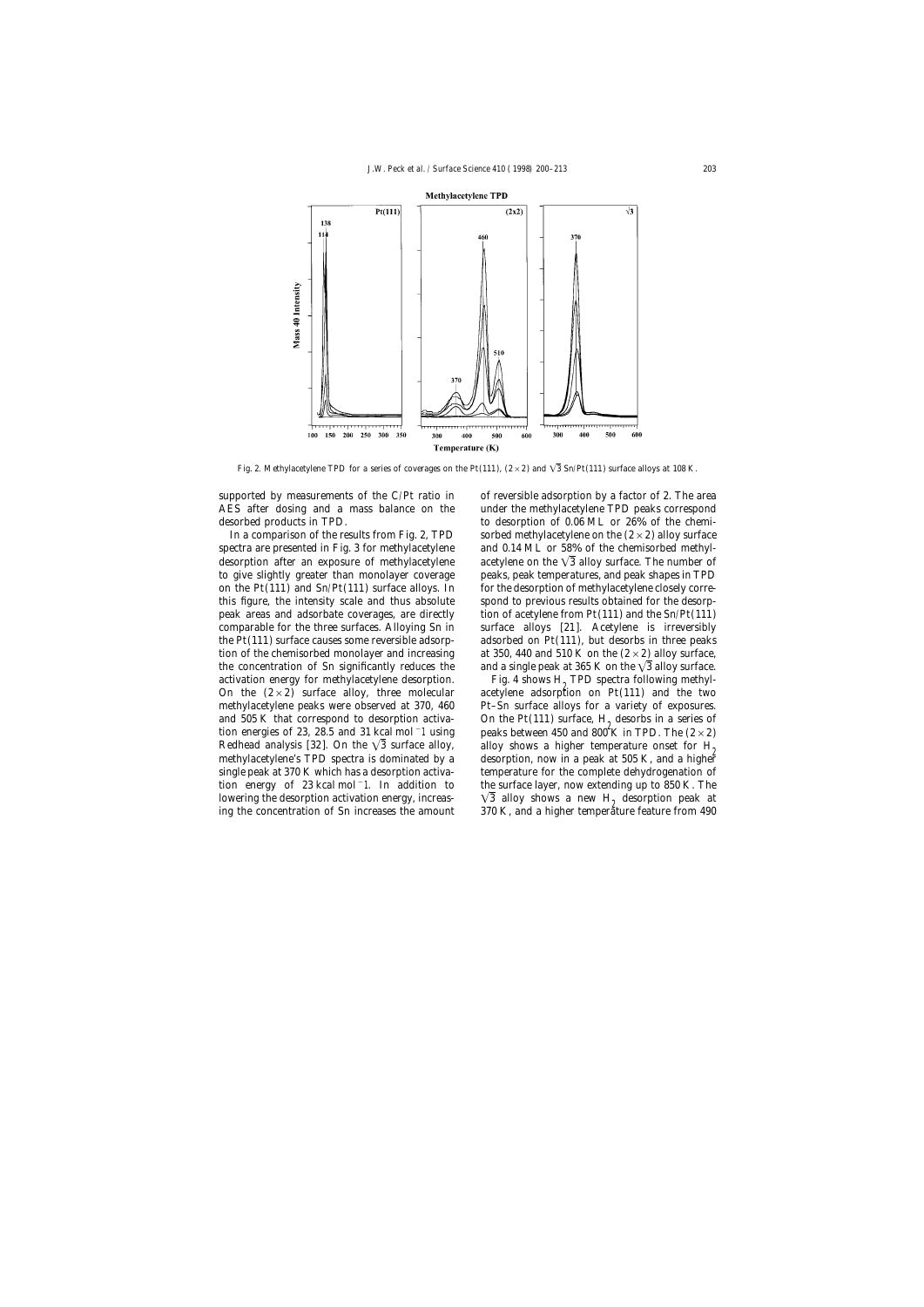

which is desorption rate-limited indicating that on accuplene (and acetylene) is reaction rate-limit<br>this alloy surface a new pathway for the production by the breaking of C-H bonds in the molecule. this alloy surface a new pathway for the production by the breaking of C–H bonds in the molecule.<br>of H<sub>2</sub> is created. Post-TPD AES studies of these surfaces are<br>The H<sub>2</sub> TPD spectra after methylacetylene expo-<br>consistent

The  $H_2$  TPD spectra after methylacetylene exposures yielding a monolayer coverage of methylintensity scale is used for the three surfaces so that referencing these to a  $H<sub>2</sub>$  TPD curve from a

saturation hydrogen coverage obtained by dosing  $H<sub>2</sub>$  to the Pt(111) surface at 108 K. Taking the saturation H coverage to be  $0.8$  ML on Pt $(111)$ [33], it is possible to calculate the amount of H produced from the dissociation of chemisorbed methylacetylene to carbon decreased from 0.68 ML on Pt(111) to 0.24 ML on the  $(2 \times 2)$ and 0.04 ML on the  $\sqrt{3}$  Sn/Pt(111) alloy surfaces, corresponding to the dissociation of 0.17, 0.06 and 0.01 ML of chemisorbed methylacetylene, respectively.

Increasing the concentration of Sn in the Pt(111) surface also changes the  $H<sub>2</sub>$  desorption temperature from dehydrogenation during TPD. The principle peak at 450 K shifts to 505 K and the series of peaks from 500 to 800 K are transformed into a less structured feature that now extends to 850 K upon changing from the Pt(111) surface to the  $(2 \times 2)$ -Sn/Pt(111) surface alloy. Increasing the amount of Sn to form the  $\sqrt{3}$  surface alloy shifts the peak at 505 K down in temperature to 490 K. Results obtained for  $D_{\alpha}$  desorption from the dissociation of deuterated acetylene on  $Pt(111)$  and the two Sn/Pt(111) surface alloys [21] showed similar behavior. With increasing Sn concentration in this Fig. 3. Methylacetylene TPD spectra after a methylacetylene series, the largest  $D_2$  peak shifts from 495 to 515 saturation exposure on the Pt(111), (2×2) and  $\sqrt{3}$  Sn/Pt(111) and then to 490 K, respectively. The desor surface alloys at 108 K.  $\qquad \qquad$  of H<sub>2</sub> [33,34] and D<sub>2</sub> [35] following H(D) atom exposure on Pt(111) and the  $(2 \times 2)$  and  $\sqrt{3}$  surto 850 K. Desorption of H<sub>2</sub> above 400 K is reaction face alloys has been previously studied. The H<sub>2</sub>  $\frac{1}{2}$  rate-limited and is associated with H<sub>2</sub> produced TPD peaks occur at 380–320, 400–350 and 300 K rate-limited and is associated with H<sub>2</sub> produced<br>from the dissociation of methylacetylene. The  $\sqrt{3}$  on the three respective surfaces. Desorption of from the dissociation of methylacetylene. The  $\sqrt{3}$  and the three respective surfaces. Desorption of alloy also shows a H<sub>2</sub> desorption peak at 370 K alloy associated with the decomposition of methyl-<br>which is desorptio

the amount of carbon produced from dehydrogeacetylene on the Pt(111) and Sn/Pt(111) surface nation of the monolayer decreases significantly as alloys, are presented in Fig. 5. In Fig. 5, a constant the concentration of Sn in the surface is increased.<br>
intensity scale is used for the three surfaces so that The amount of adsorbed methylacetylene which the relative areas of the peaks are directly compara- undergoes complete dissociation to form surface ble. Hydrogen evolution from the decomposition carbon on the three surfaces has been determined of methylacetylene is strongly suppressed by alloy- using as a standard the carbon left on the surface ing Sn in the Pt $(111)$  surface. It is possible to from the decomposition of a saturation coverage calibrate the areas under the H<sub>2</sub> TPD curves by of ethylene, that is, H<sub>C</sub> = 0.22 ML [36]. Using this calibration gives H<sub>c</sub> $=$  0.60, 0.15 and 0.075 after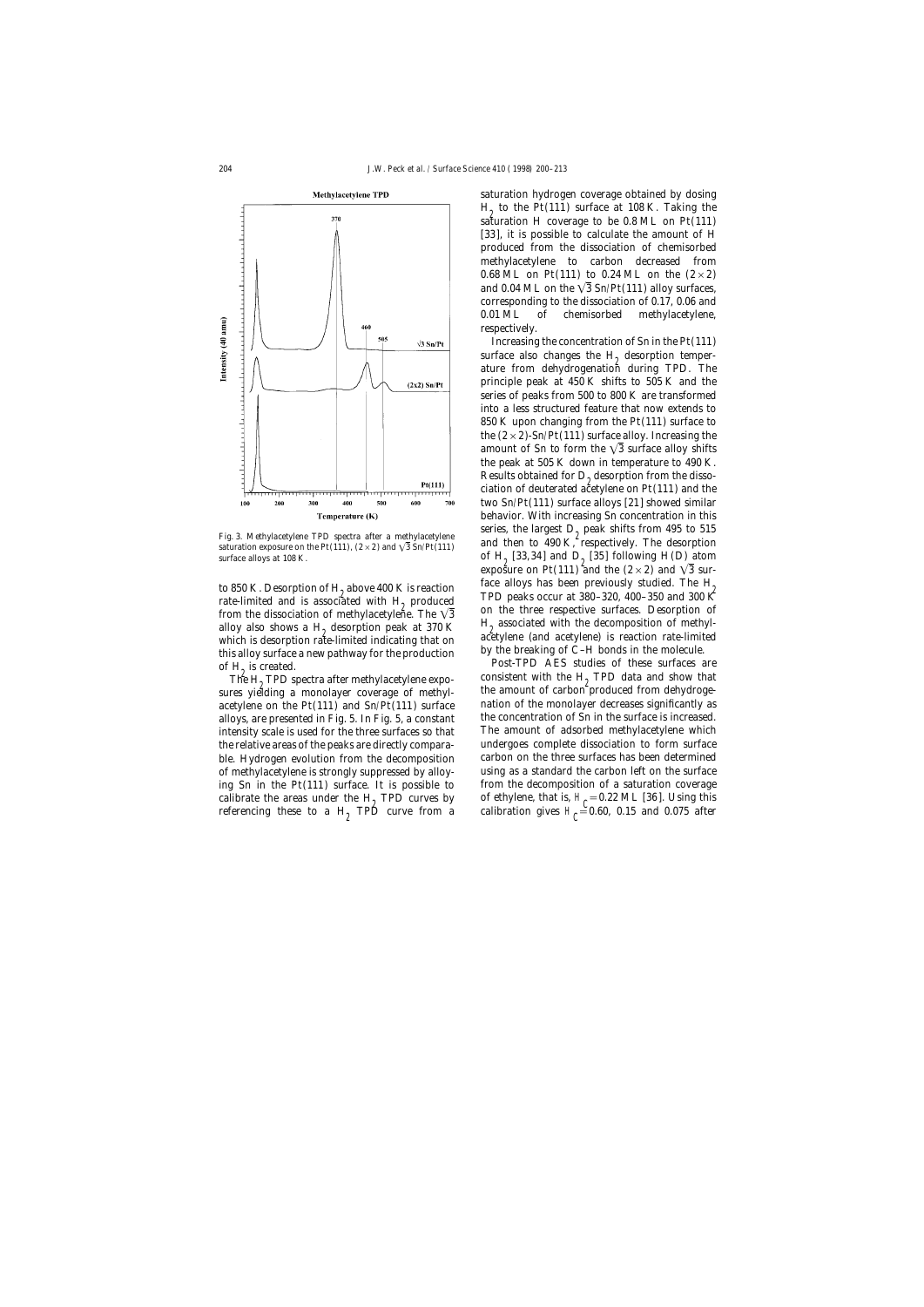

Fig. 4. H<sub>2</sub> TPD for a series of coverages on the Pt(111),  $(2 \times 2)$  and  $\sqrt{3}$  Sn/Pt(111) surface alloys at 108 K.

TPD on the Pt(111),  $(2 \times 2)$  and  $\sqrt{3}$  Pt–Sn alloy during TPD to measure any impurities dosed and portion of the  $H_2^2$  produced from the decomposi-<br>tion of methylacetylene is consumed in the hydro-<br>Fig. 6 provides TPD spectra for the principle tion of methylacetylene is consumed in the hydro-

the three surfaces are shown in Figs.  $6-8$ . Along

surfaces, respectively, which corresponds to the possible cyclotrimerization, dehydrogenation and complete dehydrogenation of 0.20, 0.05 and decomposition products. Only those spectra which 0.025 ML of methylacetylene on these three sur- showed significant desorption signals are reported faces. AES reveals that while 76% of the chemi- here. Specifically, the authors tried to detect any sorbed monolayer leads to carbon upon heating cyclotrimerization of methylacetylene to form trion the Pt(111) surface, only 26 and 8% of the methylbenzene [18] during TPD. No trimethylbenchemisorbed monolayer forms carbon on the zene was detected under any conditions during  $(2\times2)$  and  $\sqrt{3}$  Sn/Pt(111) surface alloys, respec- TPD on any of the three surfaces. Also, any tively. The carbon AES signal measures a different products that are identified clearly come from the value for the amount of methylacetylene decompo- reaction since the yield of these products saturates sition than the H<sub>2</sub> TPD data because a significant with increasing methylacetylene doses above the portion of the H<sub>2</sub> produced from the decomposi- monolayer.

genation reactions responsible for the formation desorbed products that result from the adsorption of other products (propylene, butene and butane). of a dose of methylacetylene of slightly  $>1$  ML on Pt(111) at 108 K. The desorption peaks at *3.2. Methylacetylene reactions* 130 K are all cracking fractions associated with desorption of the second, physisorbed layer of The principal desorbed products of the reaction methylacetylene. Both the molecular methylacetyof a monolayer of methylacetylene during TPD on lene (40 amu) and  $H_2$  TPD (2 amu) spectra from the three surfaces are shown in Figs. 6–8. Along Figs. 2 and 4 are reproduced in Fig. 6 for comparison. The primary product is propylene (C<sup>3</sup> <sup>H</sup><sup>6</sup> with the TPD spectra presented in Figs. 6–8, sig- , nals at 120, 105, 84, 76, 69, 68, 67, 54, 44, 43, 30, 42 amu), which occurs in a broad feature from 32, 27, 26, 18, 17, 16, 12 and 2 were also monitored 270 to 350 K. Independent studies of propylene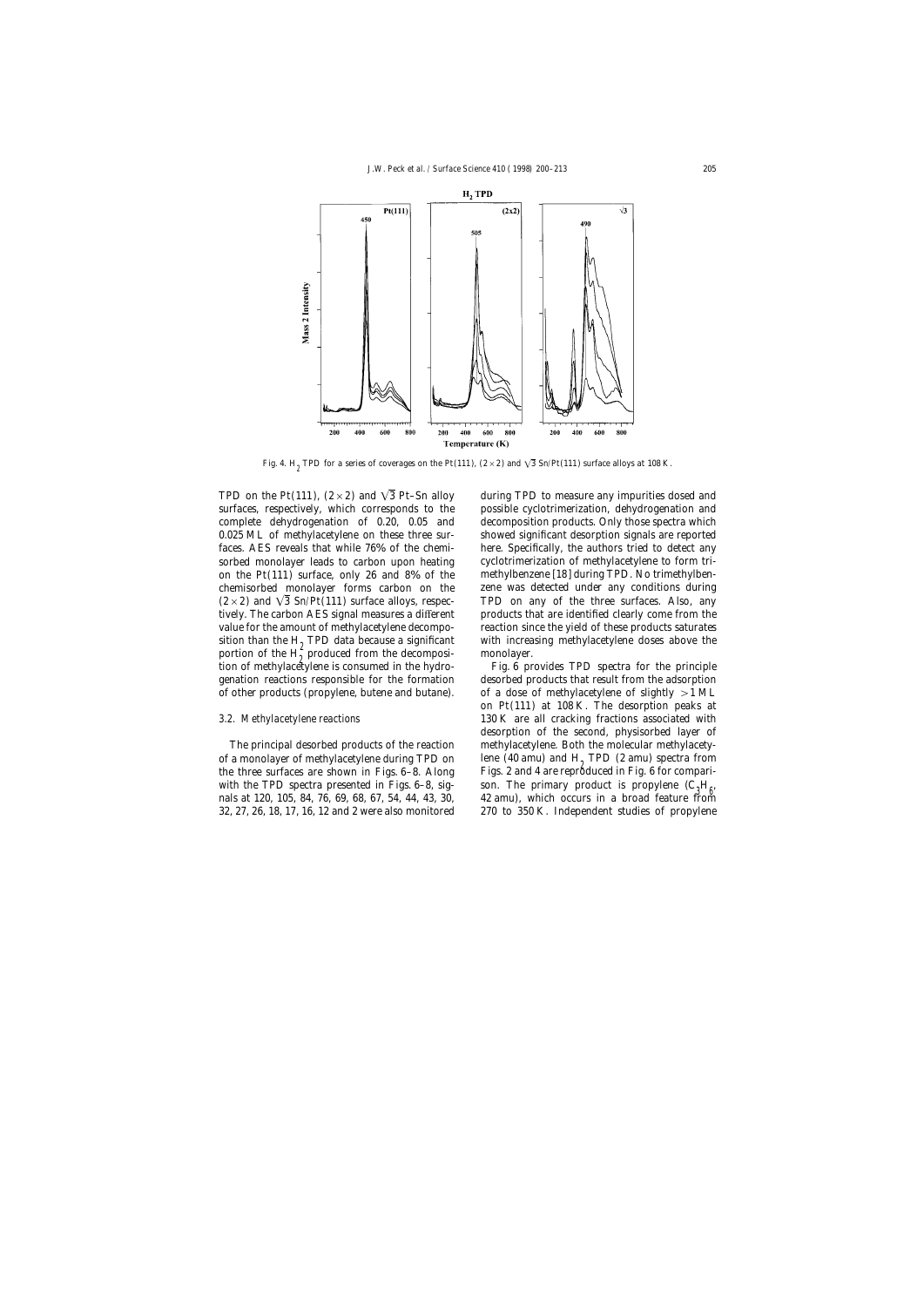

Fig. 5. H<sub>2</sub> TPD spectra after a methylacetylene saturation expo-<br>sure on the Pt(111), (2 × 2) and  $\sqrt{3}$  Sn/Pt(111) surface alloys acetylene after the adsorption of a coverage slightly greater than

at  $460 \text{ K}$  [37], and small desorption signals are detected at 56 and 57 amu. The single sharp peak at 170 K at 57 amu is assigned to butane  $(C_A H_{10})$ desorption. This agrees well with TPD from butane



acetylene after the adsorption of a coverage slightly greater than at 108 K. 1 ML of methylacetylene dosed at 108 K on the Pt(111) surface.

adsorption on Pt(111) show that propylene is is very reactive for methylacetylene causing it to partially reversibly adsorbed, with desorption dissociate or disproportionate at very low temperoccurring in a relatively narrow peak that shifts atures and that some hydrogenation must be facile from 284–272 K with increasing coverage [31]. and occur below 170 K. The 56 amu desorption The low temperature side of the propylene desorp-<br>signals from 200 to 290 K are assigned to butene tion feature occurs at about the limit for desorption and isobutylene  $(C_A H_o)$  desorption. This assign-<br>reta limited kineties. However, shamisorbed are somewhat wes mode principly by comparisons to the rate-limited kinetics. However, chemisorbed pro- ment was made primarily by comparisons to the pylene is completely desorbed by 300 K and so the TPD spectra from chemisorbed butene and isobuhigher temperature desorption of propylene in tylene on Pt(111) [31]. Fig. 6 shows that these Fig. 6 indicates that a portion of the propylene peaks are desorption rate-limited products from desorption is reaction rate-limited. Some benzene methylacetylene reactions. Finally, a small 28 amu (78 amu) desorbs in a desorption rate-limited peak TPD peak at 425 K is assigned to the desorption  $H_d$ ) from the Pt(111) surface. Chemisorbed ethylene desorbs at 280 K from Pt(111) [31], indicating that ethylene produced<br>from adsorbed methylacetylene desorbs in a reacadsorbed on Pt(111) [20]. Desorption rate-limited tion rate-limited peak. Because the primary desorpbutane evolution indicates that the Pt(111) surface tion feature occurs at 28 amu, which is also the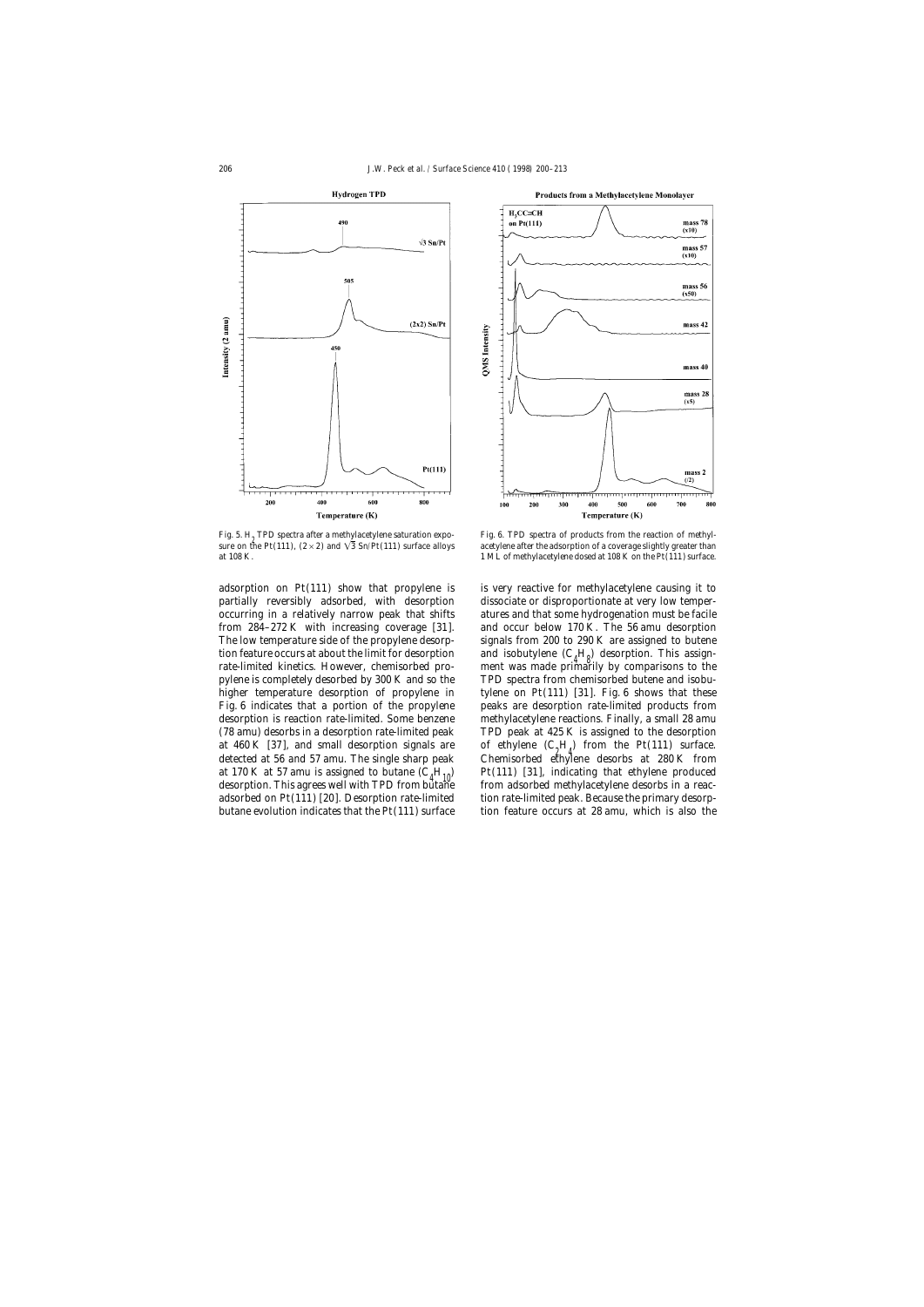



primary desorption feature of CO it is reasonable to ask about the CO contribution to this spectra. the  $(2 \times 2)$ Pt–Sn surface show molecular desorp-

Products from a Methylacetylene Monolayer



Fig. 7. TPD spectra of products from the reaction of methyl-<br>acetylene after the adsorption of a coverage slightly greater than<br>1 ML of methylacetylene dosed at 108 K on the  $(2 \times 2)$ Pt–Sn<br>surface alloy.<br>Fig. 8. TPD spect

The 26 amu signal was also monitored to insure tion of propylene in a single peak at 232 K [31], that this peak was not due to CO and to also indicating that desorption of propylene in Fig. 7 detect any desorption of  $C_2H_2$  (no new features is reaction rate-limited. Benzene (78 amu) desorbs 200  $K$  along with a high temperature were observed).  $\frac{1}{2}$   $\frac{1}{2}$  in a peak at 500 K, along with a high temperature Fig. 7 shows the TPD spectra of all of the shoulder, from the reaction of methylacetylene on products desorbed following methylacetylene the  $(2 \times 2)$ Pt–Sn alloy surface. Peaks in TPD in adsorption on the  $(2 \times 2)$  alloy. The desorption the 56 and 58 amu spectra are assigned to desorppeaks at 130 K are all cracking fractions associated tion rate-limited evolution of butene and butane, with desorption of the second physisorbed layer respectively. Butane desorbs in a single sharp peak of methylacetylene. The molecular methylacetylene at 167 K, while butene is observed in a series of (40 amu) and  $H_2$  (2 amu) TPD spectra from Figs. 2 eaks from 220 to 260 K. This can be assigned to and 4 are reproduced in Fig. 7 for comparison. A the production of a mixture of 1-butene, *cis*the production of a mixture of 1-butene, *cis*large propylene (42 amu) product desorbs in a 2-butene and isobutylene in desorption rate-limited series of peaks at 370, 450 and 500 K in TPD. peaks [38]. The peak at 167 K in the butene TPD Independent studies of propylene adsorption on spectrum is associated with a cracking fraction of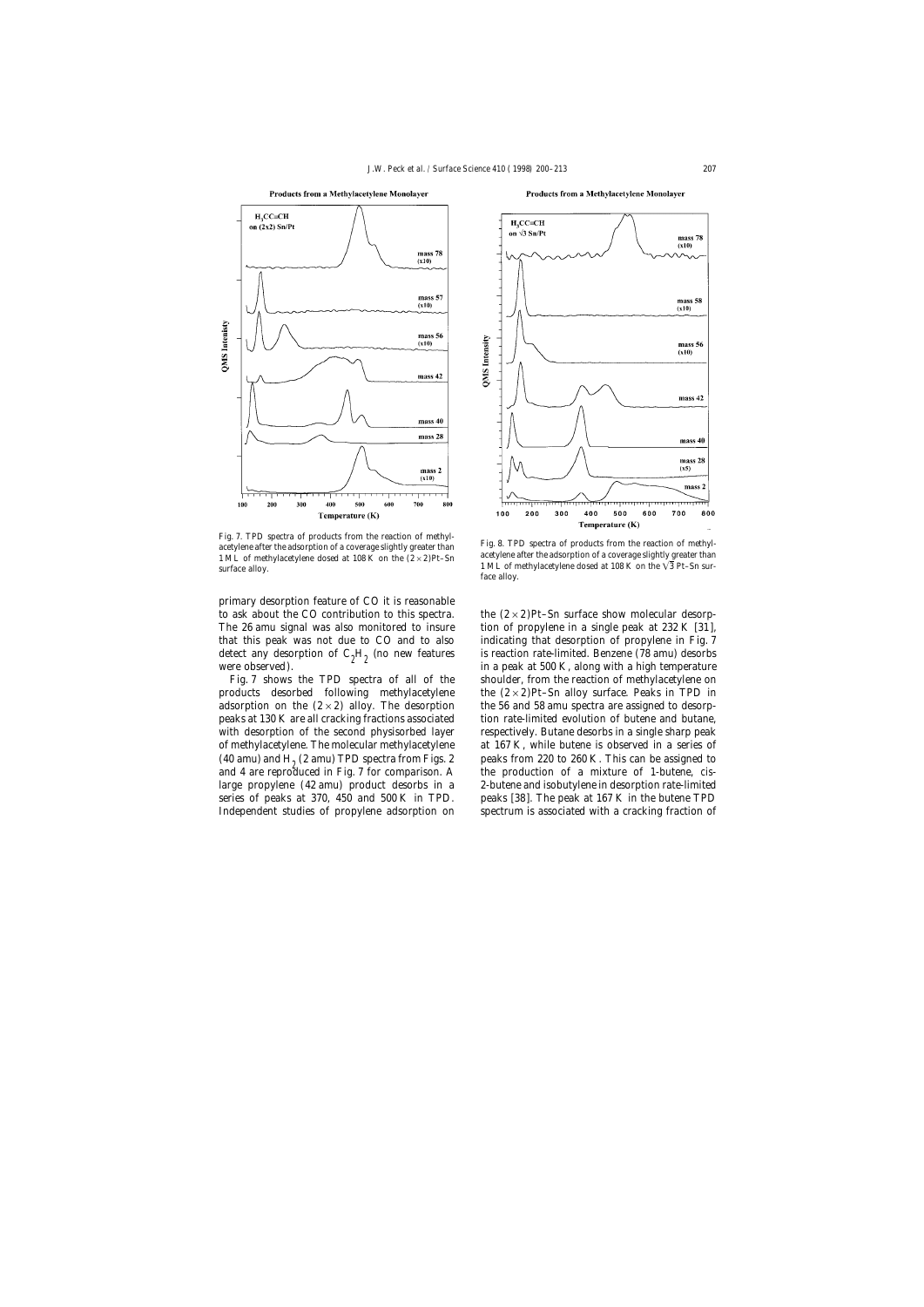butane. A small reaction rate-limited ethylene (28 amu) product desorbs at 350 K.

Fig. 8 provides TPD spectra of the products formed from the adsorption of slightly greater than 1 ML dose of methylacetylene on the  $\sqrt{3}$ alloy. The desorption peaks at 130 K are all cracking fractions associated with desorption of the second, physisorbed layer of methylacetylene. The molecular methylacetylene (40 amu) and  $H<sub>0</sub>$  TPD (2 amu) spectra from Figs. 2 and 4 are reproduced in Fig. 8 for comparison. Propylene (42 amu) produced from the reaction of methylacetylene on the  $\sqrt{3}$  surface desorbs in two peaks at 360 and 450 K during TPD. These temperatures are significantly higher than that for propylene desorption (180 K) after propylene adsorption on the  $\sqrt{3}$  alloy, indicating that the desorption of propylene is reaction rate-limited. TPD also shows the desorption of a benzene (78 amu) product in a broad, reaction rate-limited peak at 550 K. In previous studies of benzene adsorbed on the  $\sqrt{3}$  alloy, benzene desorption occurred at 300 K [37]. Butane (58 amu) and butene (56 amu) are also observed during TPD. A single desorption peak at 165 K is assigned to desorption rate-limited butane evolution, while butene desorption occurs in two peaks at 170 and<br>210 K. The butene produced from the reaction of  $\frac{100 \text{ K}}{\text{area}}$ . The butene produced from the reaction of  $\frac{100 \text{ K}}{\text{area}}$  and  $\frac{100 \text{ K}}{\text{area}}$ . methylacetylene on the  $\sqrt{3}$  alloy surface can be assigned to the desorption rate-limited evolution<br>of a mixture of 1-butene, *cis*-2-butene and isobutyl-<br>ene[38]. The peak at 165 K in the butene TPD<br>surfaces, and in contrast the propylene desorption<br>ene[38]. The peak at (28 amu) peak occurs at 360 K. This ethylene alloy [31]. Clearly desorption of propylene is rate-<br>desorption is also coincident with the desorption<br>of methylacetylene, but using data for the methyl-<br>acetylene cracking frac

temperatures. This shift is not observed in propyl- the three surfaces, respectively.



be assigned to only a cracking fraction of the desorption of methylacetylene frees up sites<br>methylacetylene. necessary for the subsequent hydrogenation of Fig. 9 provides a direct comparison of the methylacetylene. The amount of propylene prodesorption of propylene from methylacetylene duced on the three surfaces was determined by decomposition on the three surfaces. With increas- comparing the TPD spectrum from a saturation ing Sn concentration, the amount of propylene dose of propylene adsorbed on Pt(111). Using this desorption decreases and the temperature of pro- reference standard, methylacetylene decomposition pylene desorption is strongly shifted to higher yields 0.056, 0.05 and 0.045 ML of propylene on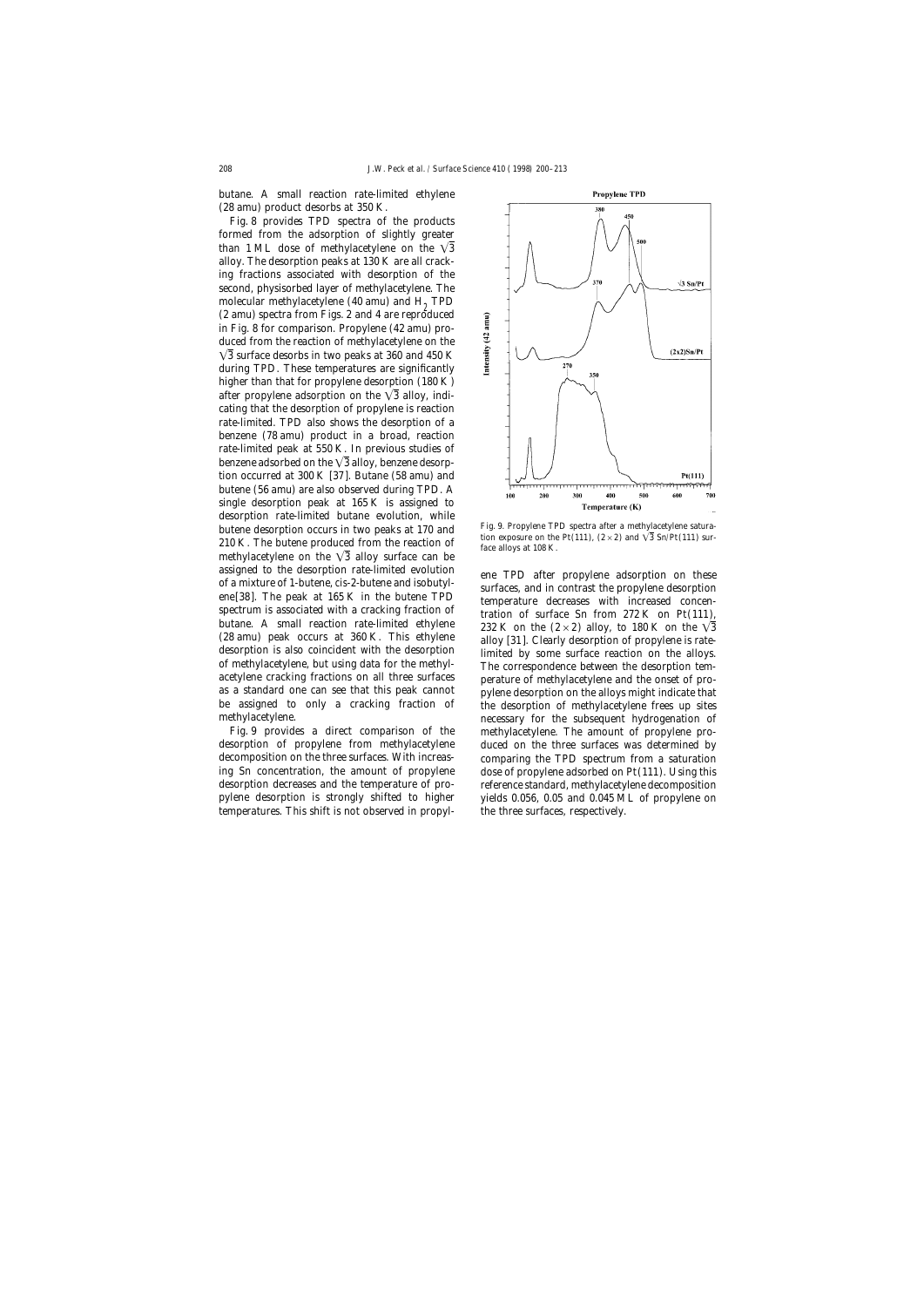the reaction of methylacetylene with  $Pt(111)$  and temperatures of both of these products in an temperature at which C–C bond cleavage of produces  $0.003, 0.009$  and  $\mu$  methylacetylene, must occur, that is helow on the respective surfaces. methylacetylene must occur, that is, below on the respective surfaces.<br>165–170 K, The amount of butane produced by The benzene product desorption curves are com-165–170 K. The amount of butane produced by<br>reaction of methylacetylene was determined by<br>dosing a saturation coverage of butane (0.25 ML substantially. Benzene desorbs in a desorption rate<br>[20]) on the Pt(111) surface an

Several minor  $C_4$  products are also formed from (58 amu) area in TPD as a standard. Using this e reaction of methylacetylene with Pt(111) and reference, the reaction of methylacetylene forms the Sn/Pt(111) surface alloys, and these are 0.002, 0.005 and 0.004 ML of butane on the respecdirectly compared in Fig. 10. Alloying with Sn tive surfaces. The amount of these butenes proincreases the butane and butene yields, but chang- duced during the reaction of methylacetylene was ing the nature of the alloy has little effect on the determined by dosing a saturation coverage of amounts of these  $C_4$  products desorbed. Changing  $\blacksquare$  1-butene and isobutylene on the Pt(111) surface.<br>the composition of the surface alters the desorption  $\blacksquare$  In an independent study of 1-butene, *cis*-2-butene the composition of the surface alters the desorption In an independent study of 1-butene, *cis-2*-butene<br>temperatures of both of these products in an and isobutylene on the Pt(111) surface, the saturaunderstandable way since all of the peaks are tion coverages of the molecules were determined<br>desorption rate-limited The low temperature to be 0.17, 0.13 and 0.12 ML, respectively. Using desorption rate-limited. The low temperature to be 0.17, 0.13 and 0.12 ML, respectively. Using<br>desorption of butane places an upper limit on the these standards the reaction of methylacetylene desorption of butane places an upper limit on the these standards the reaction of methylacetylene<br>temperature at which C<sub>-C</sub> bond cleavage of produces 0.003, 0.009 and 0.006 ML of the butenes



submonolayer and saturation exposure on the Pt(111),  $(2 \times 2)$  exposure on the Pt(111),  $(2 \times 2)$  and  $\sqrt{3}$  Sn/Pt(111) surface and  $\sqrt{3}$  Sn/Pt(111) surface alloys at 108 K. alloys at 108 K.



Fig. 10. Butane and butene TPD spectra after a methylacetylene Fig. 11. Benzene TPD spectra after a methylacetylene saturation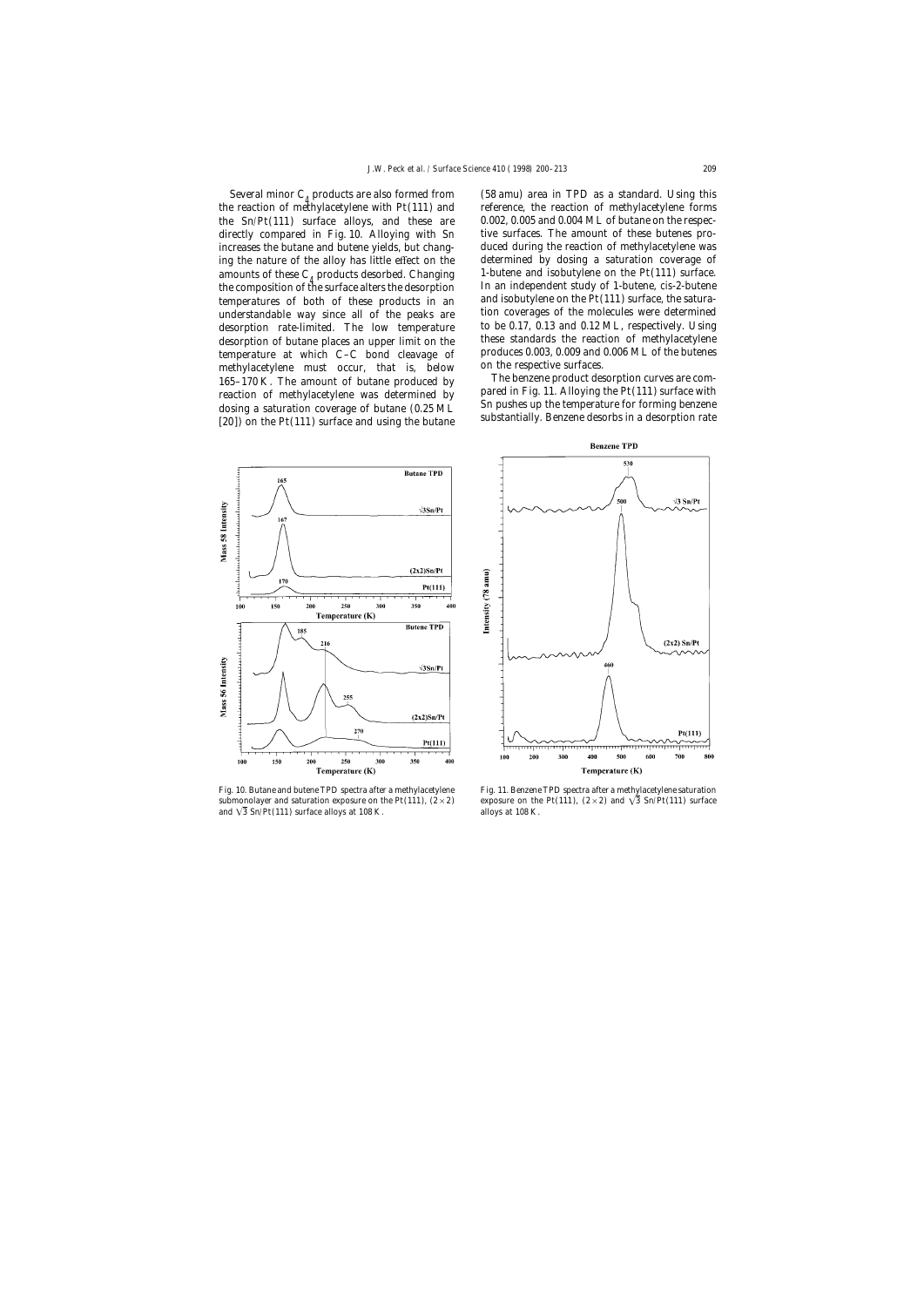limited peak at 460 K on Pt(111), but desorbs at higher temperatures in reaction rate limited peaks on the two alloys, with no major influence of the Sn composition on the desorption temperature. The alloy composition has an influence on the amount of benzene product desorbed, with the  $(2\times2)$  alloy showing the largest yield. Using the benzene TPD areas in Fig. 11 and comparing those to a calibration measurement of the benzene TPD area from a saturation coverage (0.1 ML [37]) of benzene on  $Pt(111)$ , it is possible to estimate the amount of benzene formed by the reaction of methylacetylene to be 0.0056, 0.008 and 0.0025 ML on the Pt(111),  $(2 \times 2)$  and  $\sqrt{3}$  Pt–Sn alloy surfaces, respectively.

Determining the relative importance of the various reaction pathways on the three surfaces is a key issue. This involves calibration of the relative amounts of methylacetylene consumed to yield each product. Using some reasonable assumptions, and recalling that the initial coverage in the chemisorbed methylacetylene monolayer on each of the surfaces is the same at 0.25 ML, the estimates summarized in Fig. 12 can be made. Earlier, it was determined that  $H_C = 0.60$ , 0.15 and 0.075 after<br>TPD an the Rt(111)  $(2 \times 2)$  and  $\sqrt{2}$  Rt. Sp allow TPD on the Pt(111),  $(2 \times 2)$  and  $\sqrt{3}$  Pt–Sn alloy Fig. 12. A quantitative comparison of the relative yields of the surfaces, respectively, and thus the amount of major products on the Pt(111).  $(2 \times 2)$  and  $\sqrt{3}$  Sn adsorbed methylacetylene that undergoes complete face alloys at saturation coverages. dissociation to form surface carbon on the three surfaces is 0.20, 0.05 and 0.025 ML on these three surfaces. AES revealed that while 76% of the<br>chemisorbed monolayer leads to carbon upon heat-<br>ing on the Pt(111) surface, only 26 and 8% of the<br>chemisorbed monolayer forms carbon on the<br>class of methylacetylene to butene, and methylacetylene are the same, it is assumed<br>the amount of propylene desorbed also corres-<br>of the chemisorbed monolayer of methylacetylene the amount of propylene desorbed also corres-<br>ponds to the amount of methylacetylene con-<br>for the Pt(111)  $(2 \times 2)$  and  $\sqrt{3}$  surfaces respecponds to the amount of methylacetylene con-<br>sumed. Thus, 22, 20 and 18% of the chemisorbed<br>tively. There is a reasonable mass balance for monolayer of methylacetylene is converted into  $P_t(111)$ , and obviously molecular methylacetylene propylene on the three surfaces, respectively. The desorption should account for the balance of the butane and butene yields correspond very roughly fate of the chemisorbed layer on the alloys. About (simply assuming ratios according to the carbon 26% of the chemisorbed methylacetylene on the numbers) to the conversion of 0.003, 0.007 and  $(2\times2)$  alloy desorbs in TPD, while 58% of the 0.005 ML methylacetylene to butane, or 0.9, 2.8 chemisorbed methylacetylene on the  $\sqrt{3}$  alloy and 1.9% of the chemisorbed monolayer of methyl- desorbs in TPD.



major products on the Pt(111),  $(2\times 2)$  and  $\sqrt{3}$  Sn/Pt(111) sur-

tively. There is a reasonable mass balance for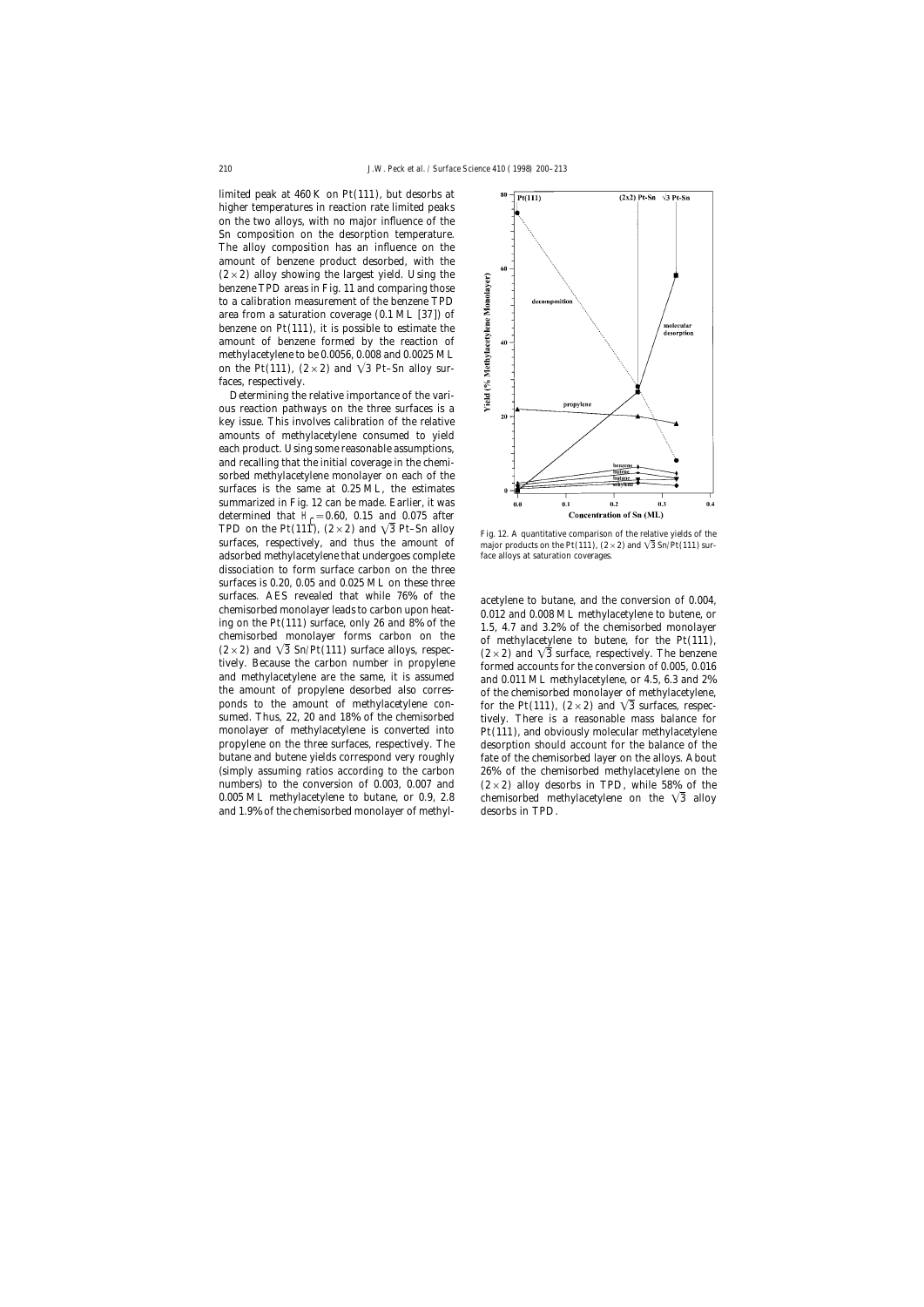acetylene to form surface carbon, as shown in net cyclotrimerization reaction to form benzene. 58% of the adsorbed layer on the  $2 \times 2$  and  $\sqrt{3}$  spond to ca 10% of the chemisorbed acetylene. alloys, respectively). This is at least partly due to The adsorption energies of methylacetylene and a decreased adsorption energy for methylacetylene acetylene are essentially the same, and the reactivas the Sn concentration increases, from ca 38.5 ity of these two molecules follow the same general kcal mol−1 [39] on Pt(111), to 28.5 kcal mol−1 on trends on the three surfaces. For example, the the (2×2) alloy, to 23 kcal mol<sup>-1</sup> on the  $\sqrt{3}$  alloy. production of H<sub>2</sub> (from 70% on Pt(111) to as little Interestingly, the propylene yield (18–20% of the as 8% on the  $\sqrt{3}$  alloy) and surface carbon from adsorbed layer) is nearly insensitive to the Sn decomposition of methylacetylene is decreased and concentration in the surface layer. The other reac- the amount of reversible molecular desorption of tion products, that is, butene, butane, benzene and methylacetylene (from no molecular desorption on ethylene show a somewhat higher yield on the Pt(111) to 58% on the  $\sqrt{3}$  alloy) is increased as  $(2\times2)$  alloy compared to the other surfaces. So, Sn is alloyed. However, the gas phase products methylacetylene adsorption on the two alloys leads that desorb from methylacetylene and acetylene primarily to methylacetylene desorption and some reactions are dramatically different. Most notably propylene desorption. adsorbed acetylene undergoes dimerization and

acetylene adsorption and reaction on Pt(111) and acetylene does not produce any hydrogenated these two surface alloys [21]. On Pt(111), heating dimer products (C<sub>6</sub> open-chain dienes) or form<br>the surface after acetylene adsorption leads to trimethylbenzene. Hydrogenation dominates surface carbon and  $H_2$  desorption. Between 330 methylacetylene reactions, in contrast to acetylene and 400 K, adsorbed acetylene undergoes a bimo-<br>where no ethylene is desorbed. C–C and C–H lecular disproportionation reaction to form ethyli- bond cleavage occurs at very low temperatures dyne and ethynyl  $[3]$ , which decomposes further (below 170 K) as evidenced by desorption of to give a large  $H_2$  TPD peak at 495 K and complete butene and butane.<br>dehydrogenation by 800 K. Alloying Sn decreased These different re carbon from 98% on Pt(111), to 70 and 35% on  $H_3C$ –CCH bond is the weakest bond in the mole-<br>the two respective alloys. This decreased reactivity cule (90 kcal mol<sup>-</sup>1 [40]), the most facile bonds was accompanied by in increase in the amount of are typically C-H bonds and methylacety-

**4. Discussion** reversible acetylene adsorption, from 2% on Pt(111), to 11 and 55% on the two respective It was found that methylacetylene is very alloys. The acetylene adsorption energy is reactive and irreversibly adsorbed on Pt(111). decreased from ca 38.5 kcal mol−1 [21] on Post-TPD AES studies show that 76% of the Pt(111), to 28.5 kcal mol<sup>-1</sup> on the (2 × 2) alloy, adsorbed layer undergoes decomposition to form to 23 kcal mol<sup>-1</sup> on the  $\sqrt{3}$  alloy [21]. The most carbon. About 22% of the remaining methylacety- interesting result of alloying Sn is to open a new lene undergoes hydrogenation to form propylene. reaction pathway for forming gas phase benzene. The remaining chemistry involves dimerization to Butadiene desorption was also observed. Based on form benzene and C–C bond cleavage to form the previous work of Lambert and coworkers [7– butane, butene and ethylene, although this chemis- 18], it is proposed that acetylene undergoes a try accounts for <6% of the adsorbed monolayer dimerization reaction to form a metallocyclopentaof methylacetylene. diene intermediate which can either be hydro-Alloying Sn to form the Pt–Sn surface alloys genated and desorbed into the gas phase as decreases the complete dehydrogenation of methyl- butadiene or can add another acetylene to give a Fig. 12, and causes a large increase in the amount The  $\sqrt{3}$  alloy produced the most gas phase benzene of reversibly adsorbed methylacetylene (26 and in TPD, and the amount was estimated to corre-

as 8% on the  $\sqrt{3}$  alloy) and surface carbon from An important comparison to make is that of cyclotrimerization to form benzene, while methylwhere no ethylene is desorbed.  $C-C$  and  $C-H$ 

These different reaction pathways are the result the amount of acetylene that formed surface of the methyl group in methylacetylene. While the cule (90 kcal mol<sup>−1</sup> [40]), the most facile bonds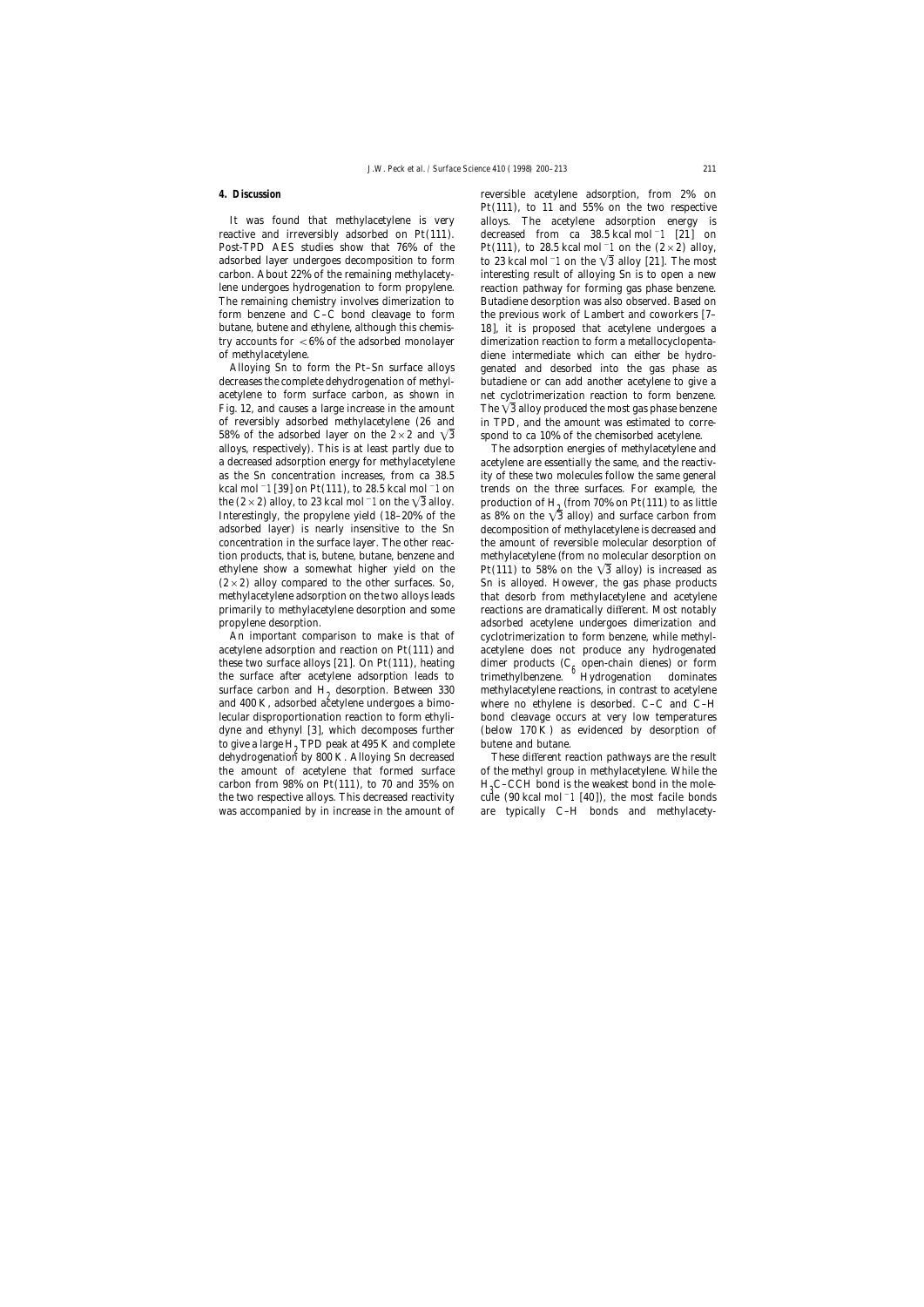$D(H-CH_2CCH) = 89.4$  kcal mol<sup>-1</sup>, than does electron energy loss spectroscopy (HREELS) or acetylene with  $D(H-CCH) = 132.9$  kcal mol<sup>-1!</sup> Fourier transform infrared (FTIR) spectroscopy  $D(H-CH<sub>0</sub>CCH) = 89.4$  kcal mol<sup>-1</sup>, than does This lability generates surface hydrogen at much and isotope labeling experiments. lower temperatures for methylacetylene than in the Finally, this chemistry differs from that seen in case of acetylene, and this can account for the reactions of methylacetylene on  $TiO<sub>2</sub>$  under UHV large propylene production. If dehydrogenation conditions [18]. During TPD, ca<sup>2</sup>76% of the occurs prior to dimerization, then an adsorbed methylacetylene monolayer underwent cyclotri- $\text{CH}_{2}^{\bullet}$ – $\text{C} \equiv \text{CH}$  intermediate might be formed, and this species could also isomerize to  $CH<sub>2</sub>=C=CH$ . (These species are covalently lene formed dimerized products such as bonded to the surface by one Pt–C s bond at a 2,3-dimethyl-1,3-butadiene, 2,4-hexadiene and terminal carbon, as indicated by the radical site, 2-methyl-1,3-pentadiene. Only a small fraction of and further coordinated to the surface through reversibly adsorbed methylacetylene and no carbon bonding interactions with the triple or double due to complete dehydrogenation was seen. TiO<sub>2</sub> bonds present initially in the molecules.) Neither also showed increased selectivity for methylacetyof these intermediates, nor the allene lene cyclotrimerization (76%) compared to acety- $CH<sub>9</sub>=C=CH<sub>9</sub>$  that would be formed by a 1,3-H lene cyclotrimerization (51%). The observation of shift in methylacetylene, should lead to the significant propylene production on TiO<sub>0</sub> indicates  $CH<sub>0</sub>=C=CH<sub>0</sub>$  that would be formed by a 1,3-H dimethyl-substituted metallocyclopentadiene intermediate expected by analogies to acetylene chemis- facile and fairly general reaction for this molecule. try. So one never observes any hydrogenated dimer These authors also discuss the role of isomerization products ( $C_6$  open-chain dienes) and further the of methylacetylene to allene  $(H_2C=C=CH_2)$ .<br>even higher temperature process of insertion of a Allene does not lead to cyclotrimerization, and even higher temperature process of insertion of a third methylacetylene to form trimethylbenzene perhaps it is a facile conversion of methylacetylene never occurs. Minor pathways that produce ben- to allene on metal surfaces that lowers the cyclotrizene and the  $C_4$  products must also be accounted merization yield. for, even though it is not easy to understand. Benzene could be formed via dimerization of methylacetylene, or any of the  $C_3$  intermediates **5. Conclusions** mentioned already, and subsequent dehydrogenation. Benzene desorption occurs at quite high Alloying Sn in the Pt(111) surface to form two temperatures (460–530 K) and condensation reac- ordered surface alloys strongly decreases the reactions can certainly occur at such temperatures. tivity of methylacetylene on the Pt(111) surface. Production of the  $C_4$  species must involve C–C on Pt(111), methylacetylene adsorption is combond cleavage (either dissociation to produce pletely irreversible and ca 80% of the chemisorbed bond cleavage (either dissociation to produce adsorbed  $C_1$  species or methyl transfer in dispro-<br>portionation reactions) at very low temperatures, carbon. The main reaction product desorbed is portionation reactions) at very low temperatures, with an activation energy of  $\sim$  10 kcal mol<sup>-1</sup>, since propylene, and ca 20% of the adsorbed methyla pathway of dimerization followed by elimination acetylene layer desorbs as propylene. Alloying Sn of  $C_2$  would seemingly be a more highly activated to form the Pt–Sn surface alloys does not alter the process. Methyl group transfer, analogous to the coverage in the chemisorbed layer, but caused a process. Methyl group transfer, analogous to the hydride transfer in the disproportionation of acety- large increase in the amount of reversibly adsorbed lene that occurs at 330 K as noted already, may methylacetylene (25–60% of the adsorbed layer be possible at such low temperatures given the desorbs as methylacetylene) and a large decrease large (43 kcal mol<sup>−1)</sup> difference in the H<sub>3</sub>C–CCH and H–CCH bonds. An understanding of the

lene has a 43.5 kcal mol−1 weaker bond, detailed analysis perhaps using high resolution Fourier transform infrared (FTIR) spectroscopy

conditions [18]. During TPD, ca  $276\%$  of the merization to form trimethylbenzene,  $17\%$  formed species could also isomerize to propylene, and most of the remaining methylacetysignificant propylene production on TiO<sub>2</sub> indicates that the hydrogenation of methylacetylene is a  $C=C=CH_2$ ).

in the complete dehydrogenation of methylacetylene to form surface carbon. Propylene is the other reaction mechanism must await further and more major hydrocarbon product desorbed (18–20% of